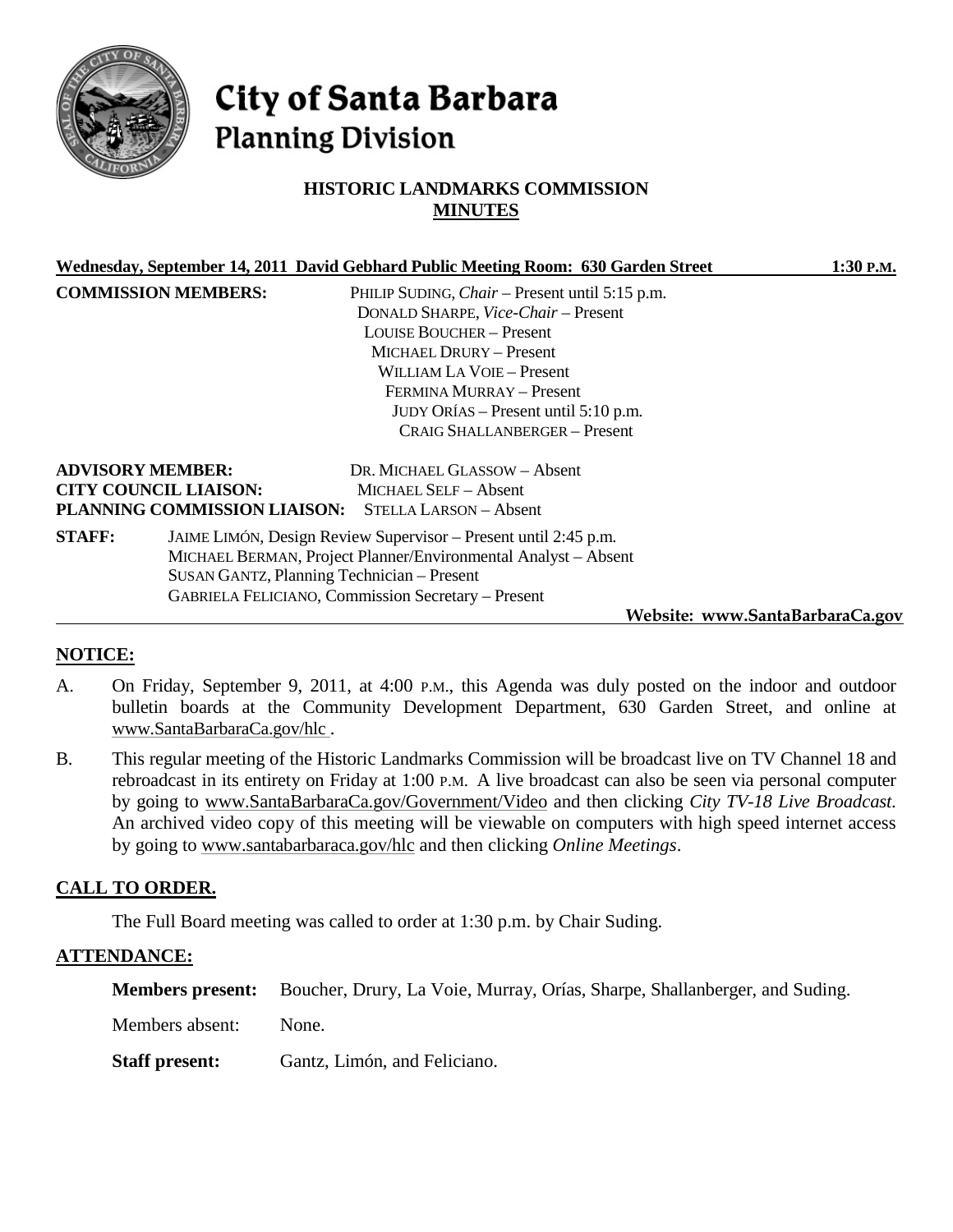## **GENERAL BUSINESS:**

A. Public Comment:

No public comment.

B. Approval of the minutes of the Historic Landmarks Commission meeting of August 31, 2011.

**Motion: Approval of the minutes of the Historic Landmarks Commission meeting of August 31, 2011, with corrections.** Action: Boucher/Drury, 7/0/1. (Shallanberger abstained.) Motion carried.

C. Consent Calendar.

| <b>Motion:</b> | To table ratifying the Consent Calendar to the end of the meeting. |
|----------------|--------------------------------------------------------------------|
| Action:        | Boucher/Sharpe, 8/0/0. Motion carried.                             |

The ratification of the Consent Calendar items was reopened at 5:24 p.m.

**Motion: Ratify the Consent Calendar as reviewed by Donald Sharpe; with the exception of Item E, which was also reviewed by William La Voie at 5:15 p.m.** Action: Boucher/Drury, 6/0/0. (Orías/Suding absent.) Motion carried.

- D. Announcements, requests by applicants for continuances and withdrawals, future agenda items, and appeals.
	- 1. Ms. Gantz announced that Chair Suding would be stepping down on Item 1, 35 State Street.
	- 2. Chair Suding announced that he attended the Semi-Annual Advisory Group Meeting with chairs and vice-chairs that was held on Wednesday, September 7, 2011.
	- 3. Commissioner Shallanberger announced he would be stepping down from Item 5, 702 Laguna Street.
- E. Subcommittee Reports.

Commissioner Orías reported on the Historic Resources Element Task Force.

# **\*\* THE COMMISSION RECESSED FROM 1:40 P.M. TO 1:48 P.M. \*\***

# **MISCELLANEOUS ACTION ITEM**

## 1. **35 STATE ST** C-M Zone

(1:48) Assessor's Parcel Number: 033-102-018 Application Number: MST2011-00065

> Staff Members: George Estrella, Chief Building Official; and Joe Poire, Fire Marshall (Notice and Order from Chief Building Official regarding Californian Hotel - Review of Interim demolition/design measures.)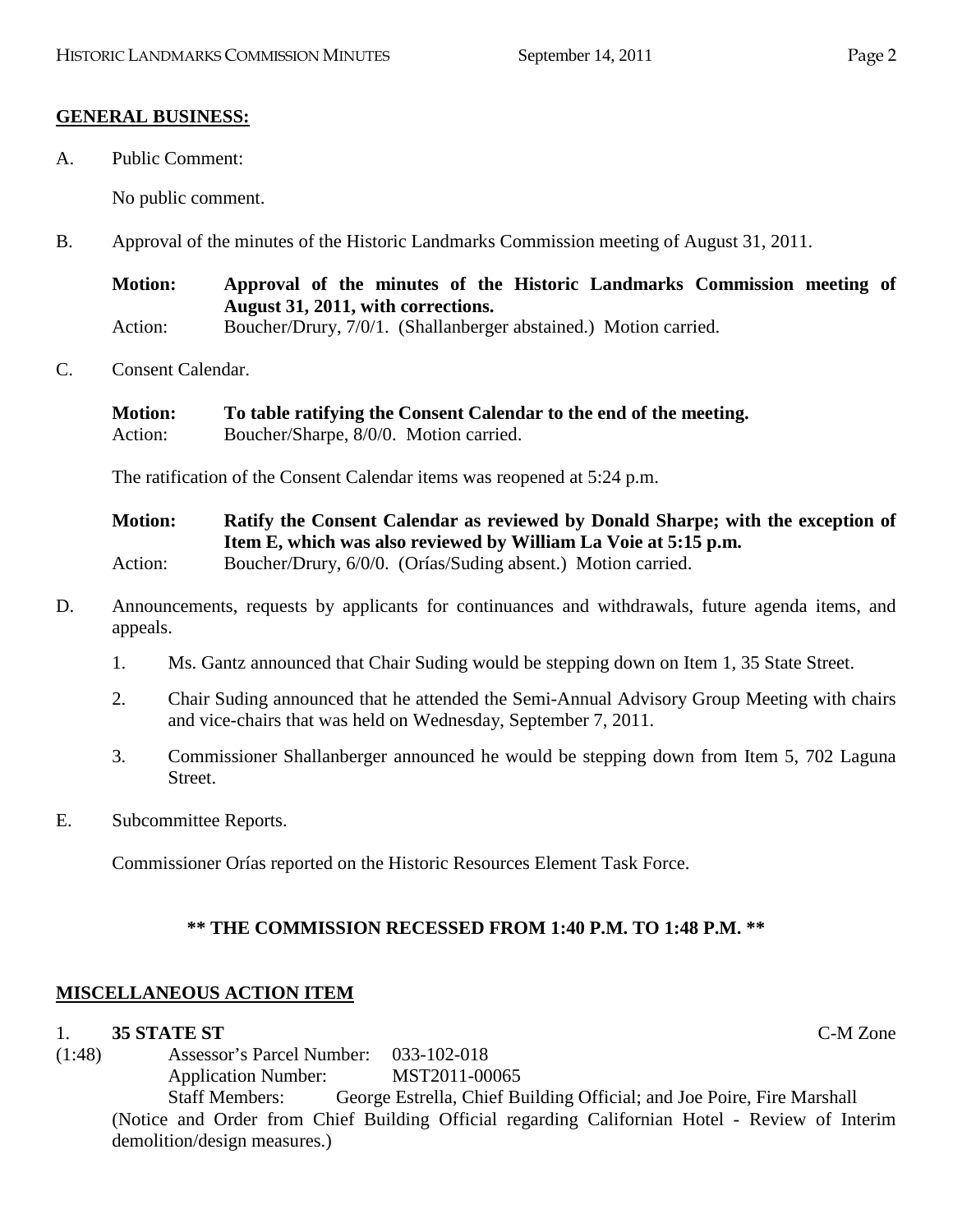Present: Steve Wiley, City Attorney George Estrella, City Chief Building Official Joe Poire, City Fire Marshall Melissa Cinarli, Project Manager, DesignARC Rye Syfan, Structural Engineer, Taylor and Syfan Consulting Engineers

City Attorney held discussion on Area A of the Californian Hotel. Applicant gave presentation.

Public comment opened at 2:15 p.m.

Trevor Martinson, local architect, expressed concerns: proposed steel frame with concrete infill; proposed concrete replacement; and impacts to adjacent properties.

Kellam de Forest, local resident, expressed concern: guarantee of project completion should be made public.

Public comment closed at 2:19 p.m.

## **Motion: Conceptual Approval of the partial demolition with the following conditions:**

- **1.** Provide a work program for restoration to be coordinated through the City Historian.
- **2.** Provide photo documentation of the entire façade and its details.
- **3.** Provide a scrim proposal on how the exposed façade might look like after it is placed on the building.
- **4.** Provide a proposal that indicates the restoration of the roof tiles on the State Street façade and tower elements. Include a proposal to remove, store and reuse the roof tiles in future construction of the Californian Hotel.
- **5.** Establish an agreement between the owner and the City Attorney for replication of the building in case of a structural failure.
- **6.** Provide agreement by a historical consultant for comprehensive inspection during both the demolition and restoration work.
- Action: La Voie/Orías, 7/0/0. (Suding stepped down.) Motion carried.

# **CONCEPT REVIEW (NEW)**

# 2. **20 E CARRILLO ST** C-2 Zone

| (2:45) | <b>Assessor's Parcel Number:</b> | 039-322-047                |  |
|--------|----------------------------------|----------------------------|--|
|        | <b>Application Number:</b>       | SGN2011-00091              |  |
|        | Owner:                           | Santa Barbara Bank & Trust |  |
|        | Applicant:                       | Jeff Reich                 |  |
|        | Designer:                        | <b>Chandler Signs</b>      |  |
|        | Contractor:                      | Mall Signs & Service       |  |
|        | <b>Business Name:</b>            | Santa Barbara Bank & Trust |  |

(Concept review of a proposal to replace 100.44 square feet of existing signage with 167.1 square feet of new signage. One existing 8 square foot ATM sign is proposed to remain unaltered. Total amount of signage on site will be 175.1 square feet. Two exceptions are requested to exceed the 90 square foot maximum total signage allowed and to exceed the maximum 10-inch letter height. The linear building frontage is 150 feet. The allowable signage is 90 square feet.)

# **(Requires Sign Exception Findings.)**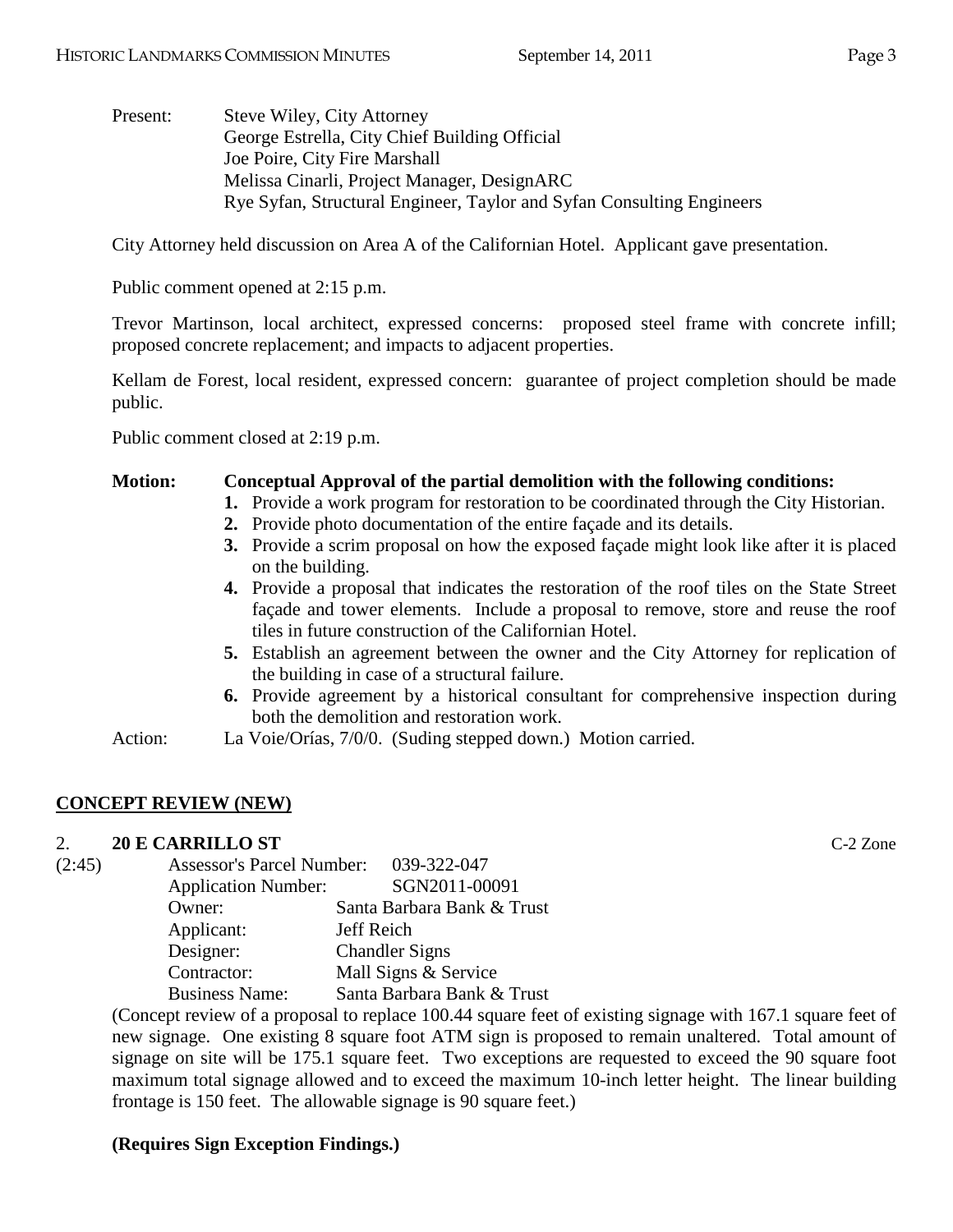Present: Joe Mueller, Chandler Signs John Shehorn, Santa Barbara Bank & Trust

Applicant clarified the actual total square footage being requested as 156.7 (rather than the 175.1 square feet that was agendized).

Public comment opened at 3:00 p.m.

Kellam de Forest, local resident, expressed concern: adherence to El Pueblo Viejo Guidelines.

Public comment closed at 3:00 p.m.

**Motion: Continued two weeks with the following comments:**

- **1.** This is an important building at an important part of town.
- **2.** Although there is existing oversignage on the site, it is better than what is being proposed.
- **3.** Study changing the logo to be more of a Hispanic style.
- **4.** Restudy the gold color in the logo to either be gold leaf or replicate the gold color of the existing Sign A letters.
- **5.** Either a red-gold or a blacker blue-based red is preferable to what is proposed for the letters.
- **6.** The proposed change in font style for Sign A, the monument sign, is not acceptable.

Action: La Voie/Drury, 8/0/0. Motion carried.

# **CONCEPT REVIEW - NEW ITEM: PUBLIC HEARING**

# 3. **424 STATE ST** C-M Zone

| (3:26) | Assessor's Parcel Number:  |  | 037-212-025               |
|--------|----------------------------|--|---------------------------|
|        | <b>Application Number:</b> |  | MST2011-00342             |
|        | Applicant:                 |  | <b>ATC</b> Design Group   |
|        | Owner:                     |  | Ray Mahboob               |
|        | Architect:                 |  | Henry Lenny Design Studio |

(Proposal to enclose a 733 square foot patio/arcade on an existing 11,500 square foot, two-story commercial building and alterations including the following: a new facade on the State Street elevation, infill of several overhead roll-up doors and new entry on the north elevation, new parking lot striping and landscaping, and a new trash enclosure. Also proposed is to repave the existing paseo between State Street and the existing, 25-space parking lot in the rear with brick. Total development on site will total 12,233 square feet.)

## **(Project requires Environmental Assessment.)**

Present: Henry Lenny, Architect, Henry Lenny Design Studio Ryan Mils, Architect, DMA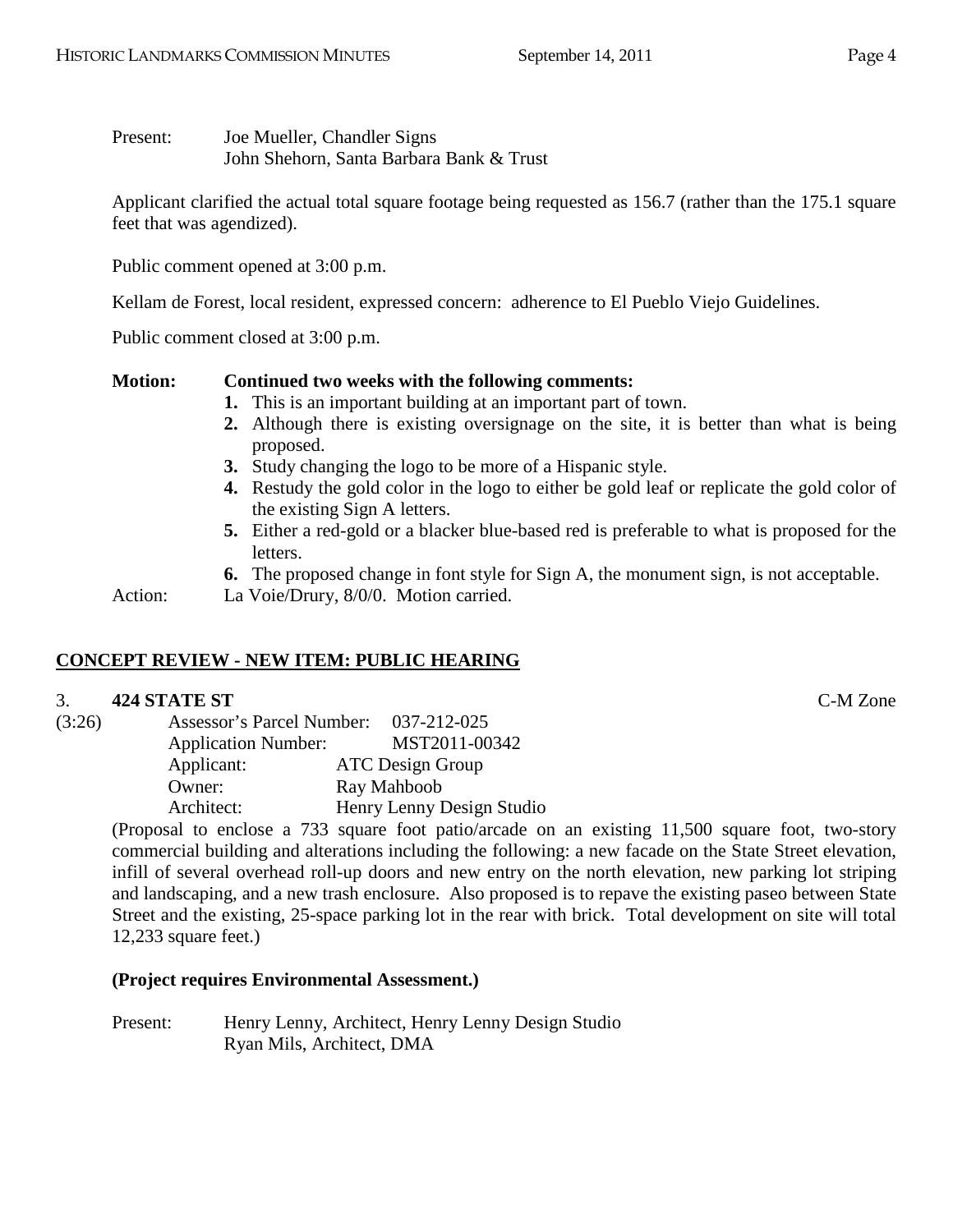## **Motion: Continued two weeks with the following comments:**

- **1.** Signage on the building facing the parking lot should be removed.
- **2.** Loading dock door should not look like a roll up door.
- **3.** Removal of the arcade at State Street is unfortunate.
- **4.** A bulkhead of 18 to 24 inches tall is preferred as opposed to having the storefront system go all the way down to the ground.
- **5.** It is understood that the columns along State Street will be changed to square columns.
- **6.** It was suggested that the overhead structure located at the back of the sidewalk on State Street be removed.
- **7.** Study the arched transoms for the window breakup, particularly the centered mullions.
- **8.** Leave the wall that is between the sidewalk on Haley Street and the parking lot.
- **9.** Study increasing the space for the Tipuana trees in the finger planters of the parking lot.
- **10.** Study the shade requirements of the trees in between the buildings.
- **11.** Landscape plans must be prepared by a licensed landscape architect.

Action: Sharpe/Drury,  $8/0/0$ . Motion carried.

# **\*\* THE COMMISSION RECESSED FROM 3:47 P.M. TO 3:52 P.M. \*\***

# **CONCEPT REVIEW - NEW ITEM: PUBLIC HEARING**

## 4. **1936 STATE ST** C-2 Zone

| (3:52) | Assessor's Parcel Number:  | 025-372-001                |
|--------|----------------------------|----------------------------|
|        | <b>Application Number:</b> | MST2011-00167              |
|        | Owner:                     | Mobil Oil Corporation      |
|        | Agent:                     | Lucy Dinneen               |
|        | Applicant:                 | <b>Cadence Development</b> |
|        | Architect:                 | Kirk Gradin                |

(Proposal to construct a new 3,300 square foot, 33 foot tall, one-story, non-residential building on a 22,466 square foot lot. A new parking lot behind the building will provide 18 parking spaces, one space more than required. Grading outside of the building footprint will be balanced on site at 120 cubic yards. Development Plan Approval findings are required by the Historic Landmarks Commission to allow the development of 2,449 square feet of new non-residential floor area. The site has retained an 851 square foot demolition credit.)

# **(Project requires Environmental Assessment and Development Plan Approval findings.)**

Present: Kirk Gradin, Architect

Public comment opened at 4:03 p.m.

A letter from Scott Perry, adjacent property owner, was acknowledged: 33 foot height of the proposed one-story project and noise impacts on neighboring properties.

Kellam de Forest, local resident, expressed concern: different kinds of arches.

Public comment closed at 4:05 p.m.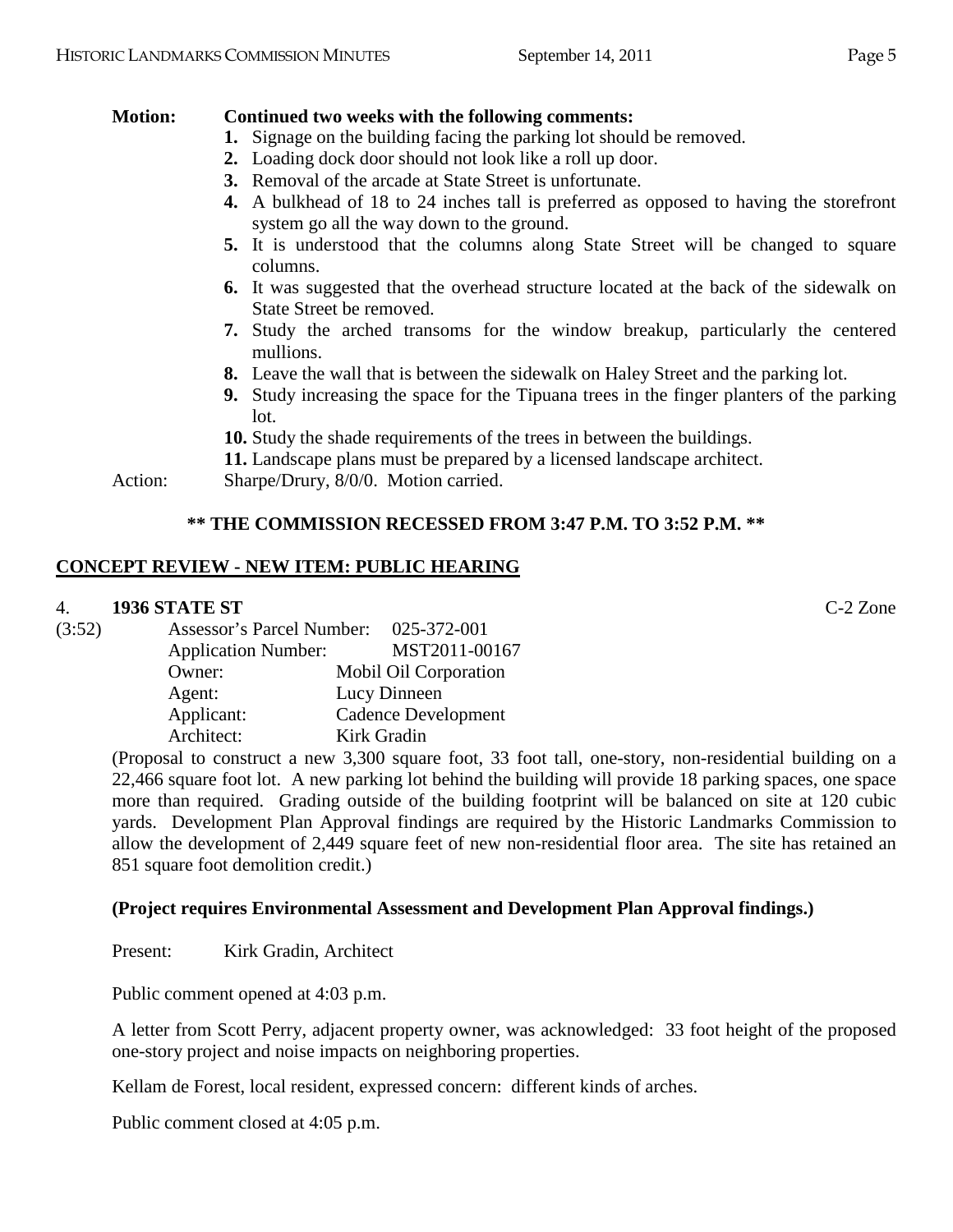# **Motion: Continued four weeks with the following comments:**

- **1.** The site is important because it is at a gateway to Mission Santa Barbara and the Upper State Street neighborhood.
- **2.** The parapet articulation is successful.
- **3.** Provide sections of adjacent structures as they relate to the proposed building. Show elevations in their entirety from at least property line to property line; perhaps even beyond the property line showing neighboring features.
- **4.** Address remediation apparatus.
- **5.** Move the first riser at the steps at the back of the sidewalk to allow for railing projections.
- **6.** Building forms need more juxtaposition and definition as well as shade and shadow.
- **7.** More refinement is needed on the building. Bring the disparate parts together.
- **8.** Express the function of the tower.

Action: Sharpe/Drury, 8/0/0. Motion carried.

# **PROJECT DESIGN REVIEW**

## 5. **702 LAGUNA ST** R-3 Zone

(4:27) Assessor's Parcel Number: 031-092-023 Application Number: MST2010-00288 Owner: City of Santa Barbara Housing Authority Architect: East Beach Ventures Architecture

(Proposal for approximately 7,656 square feet of one and two-story non-residential additions at an existing Housing Authority facility. The additions consist of a 2,946 square foot first floor addition and a 2,726 square foot second floor addition to an existing 986 square foot one-story storage building (Building A), and a 1,834 square foot one-story addition to an existing 4,184 square foot one-story maintenance building (Building B). There are 59 parking spaces proposed. Planning Commission approval is requested for an amendment to an existing Conditional Use Permit, a Transfer of Existing Development Rights for new nonresidential square footage, and a Development Plan.)

# **(Project Design Approval is requested. Project requires compliance with Planning Commission Resolution No. 012-11. Project was last reviewed on August 31, 2011.)**

Present: Peter Ehlen and Adrian Coulter, Architects David Black, Landscape Architect

Commissioner Shallanberger stated that he has no conflict of interest and would not be stepping down.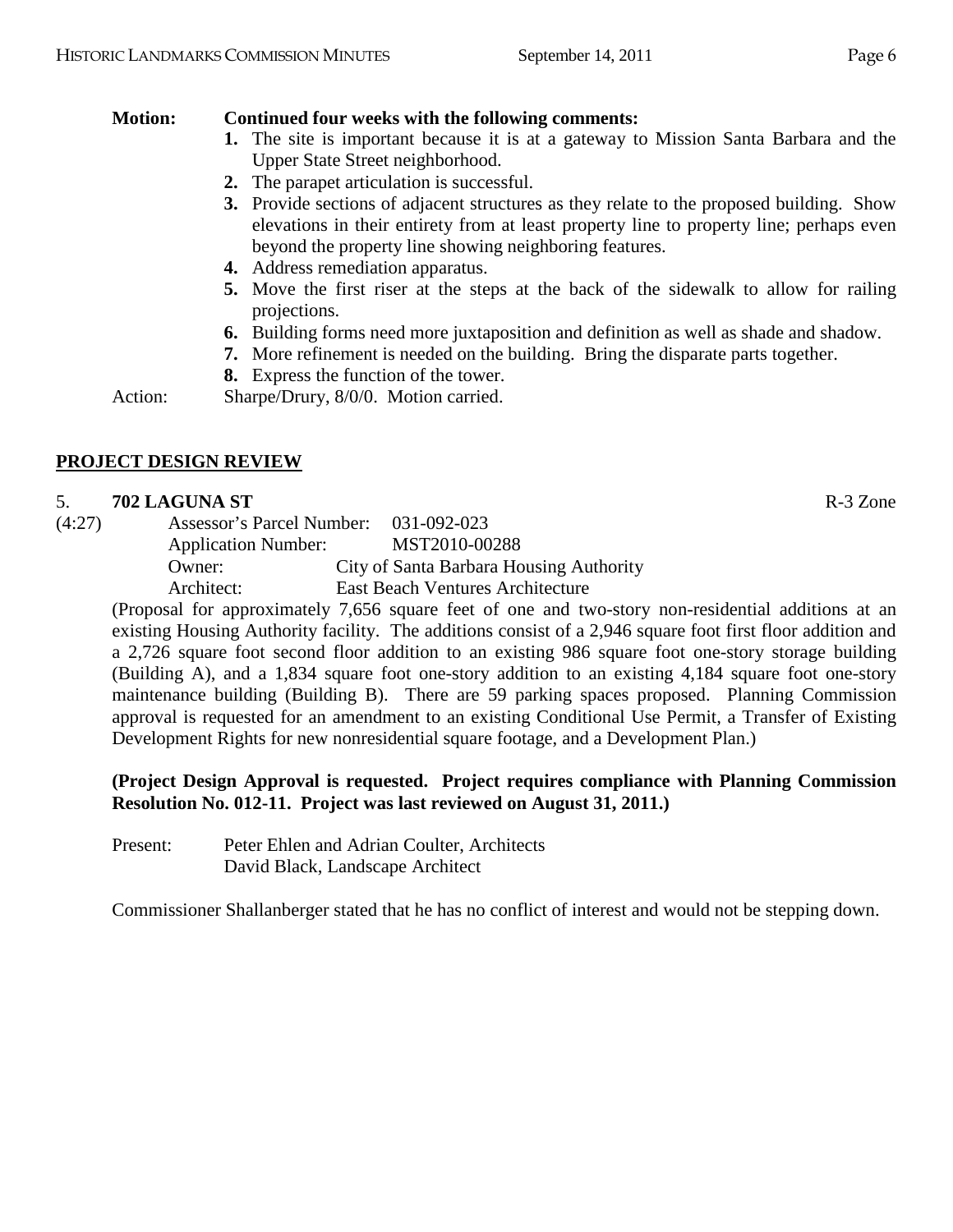## **Motion: Project Design Approval contingent upon subsequent approval of a Substantial Conformance Determination and continued indefinitely with the following conditions:**

- **1.** Eliminate railing at top of parapet. Raise the parapet by six inches at the entry feature on the north elevation to meet guardrail height.
- **2.** The sizes of the three replacement olive trees shall be two 24 inch box and one 36 inch box.
- **3.** Option A is the preferred color option, which is the same color for both buildings.

Action: Drury/Orías, 6/0/2. (Boucher/La Voie abstained because they are opposed to a design that is not appropriate in Santa Barbara.) Motion carried.

#### **\*\* THE COMMISSION RECESSED FROM 4:43 P.M. TO 4:55 P.M. \*\***

#### **PROJECT DESIGN REVIEW**

#### 6. **33 E MICHELTORENA ST** R-O Zone

| <b>Application Number:</b> |               | MST2011-00180                         |
|----------------------------|---------------|---------------------------------------|
| Owner:                     |               | Archdioces of Los Angeles             |
| Applicant:                 | Joe Chenoweth |                                       |
| Architect:                 | Archart       |                                       |
|                            |               | Assessor's Parcel Number: 027-232-014 |

(This is a revised project description: Proposal to permit an existing 12-foot high hedge on an existing 6-foot high fence within 10 feet of the front lot line and within 50 feet of the corner at Arrellaga and Anacapa Streets. Also proposed are permitting an existing 12-foot high hedge on an existing 6-foot high fence, construction of new portions of the fence ranging from 6 to 9 feet high within 10 feet of the front lot line at Anacapa Street and replacement of asphalt paving with a new planting area. . The project received Staff Hearing Officer approval on July 27, 2011. Other work previously requested under this application will be reviewed separately under MST2011-00286 and does not require a zoning modification. This is on the **City's List of Potential Historic Resources: "Notre Dame School."**)

**(Project Design Approval is requested. Project requires compliance with Staff Hearing Officer Resolution No. 032-11. Project was last reviewed on August 31, 2011.)**

| Present:       | Gary Jensen, Architect<br>Joe Chenoweth, School Business Manager, Notre Dame School                                                                               |
|----------------|-------------------------------------------------------------------------------------------------------------------------------------------------------------------|
| <b>Motion:</b> | <b>Project Design and Final Approvals with the following comment and condition:</b><br>1. This is an important historic resource.                                 |
|                | 2. Appreciation was expressed for the building to remain visible from public view.                                                                                |
|                | 3. The hammered pickets as proposed are acceptable conditioned upon the existing<br>landscaping to remain and be maintained as long as the fence is in existence. |
| Action:        | Boucher/Sharpe, 8/0/0. Motion carried.                                                                                                                            |

## **\*\* THE COMMISSION RECESSED FROM 5:10 P.M. TO 5:24 P.M. TO ALLOW TIME FOR THE REVIEW OF ITEM E ON THE CONSENT CALENDAR \*\***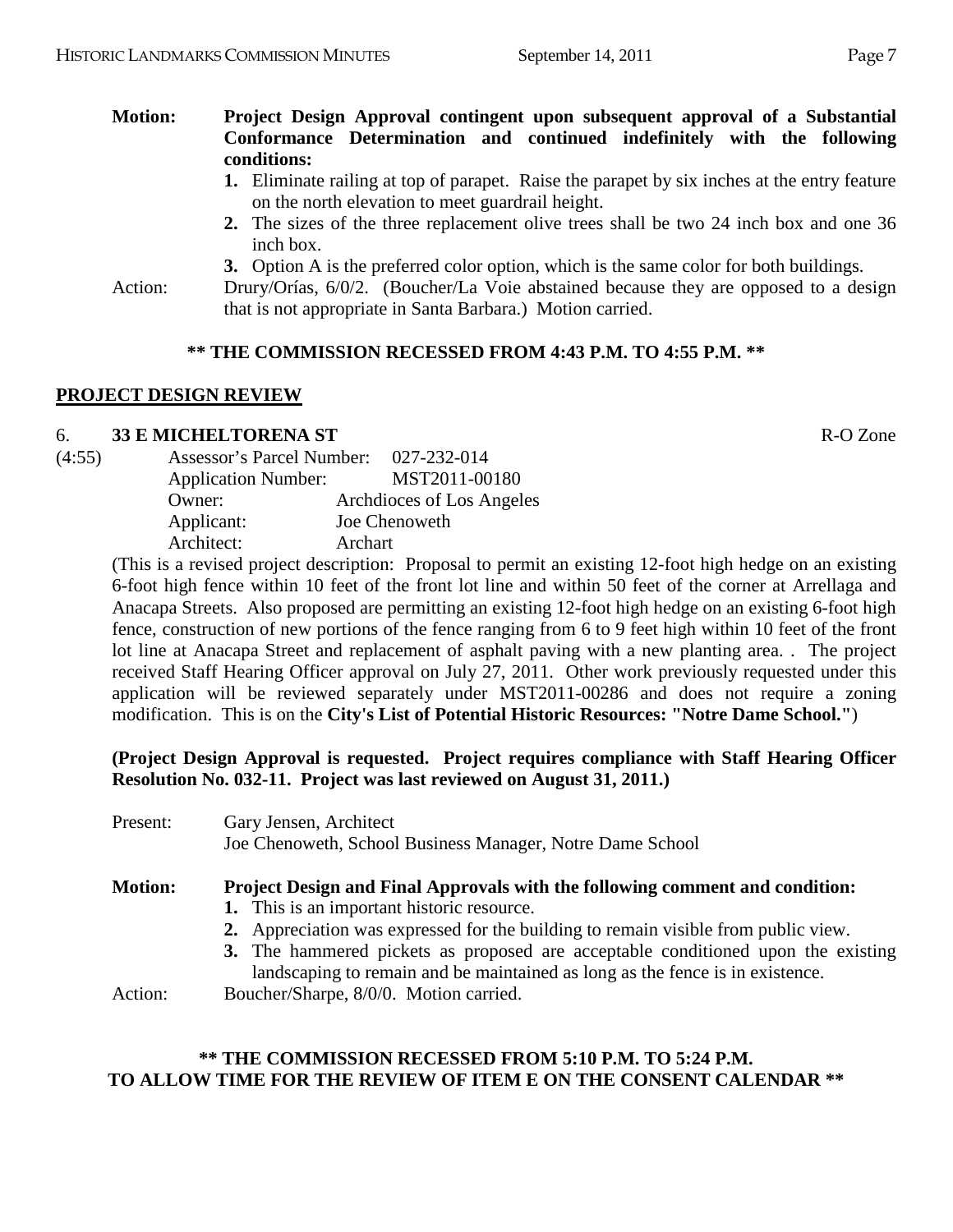# **CONSENT CALENDAR (11:00):**

# **REVIEW AFTER FINAL**

# A. **26 CHAPALA ST R-4/SD-3 Zone**

| Assessor's Parcel Number:  | 033-102-001                                   |
|----------------------------|-----------------------------------------------|
| <b>Application Number:</b> | MST2010-00176                                 |
| Owner:                     | Dario Pini                                    |
| Architect:                 | Bryan Murphy                                  |
|                            | $10,000$ covere feet project site is computed |

(The 10,000 square foot project site is currently developed with a 5,602 square foot, 11-unit apartment/hotel complex. The proposed project involves exterior alterations including the replacement of all existing windows, extending an existing second-floor balcony corridor and adding a 36" porch wall, a facade remodel, relocation of an as-built trash enclosure, and a revised landscape plan including the replacement of two existing 12 foot tall palm trees canopy trees. The discretionary applications required for this project are zoning modifications to allow alterations within the required 10'-0" front setback on Mason Street and a reduction of the required outdoor living space. No additional square footage is proposed. The parcel is non-conforming with 11 existing parking spaces to remain, but the parking lot will be repaved with permeable pavers and reconfigured to comply with the Americans with Disabilities Act. This application addresses violations called out in ENF2010-00250.)

## **(Review After Final of change to roof details.)**

**Final Approval of Review After Final as submitted.**

## **NEW ITEM**

## B. **3 W CARRILLO ST C-2 Zone**

| Assessor's Parcel Number:  | 039-321-006            |
|----------------------------|------------------------|
| <b>Application Number:</b> | MST2011-00351          |
| Owner:                     | Levon Investments, LLC |
| Architect:                 | Paul Poirier           |

(Proposal to replace 14 single-lite aluminum sliding doors with new 10-lite aluminum clad wood doors on the second floor balconies. The new doors will have the same sized openings and will be painted "hunter green.")

## **Project Design and Final Approvals with the following conditions:**

- **1.** The doors shall have muntin bars.
- **2.** The three windows shall be painted to match the new door color.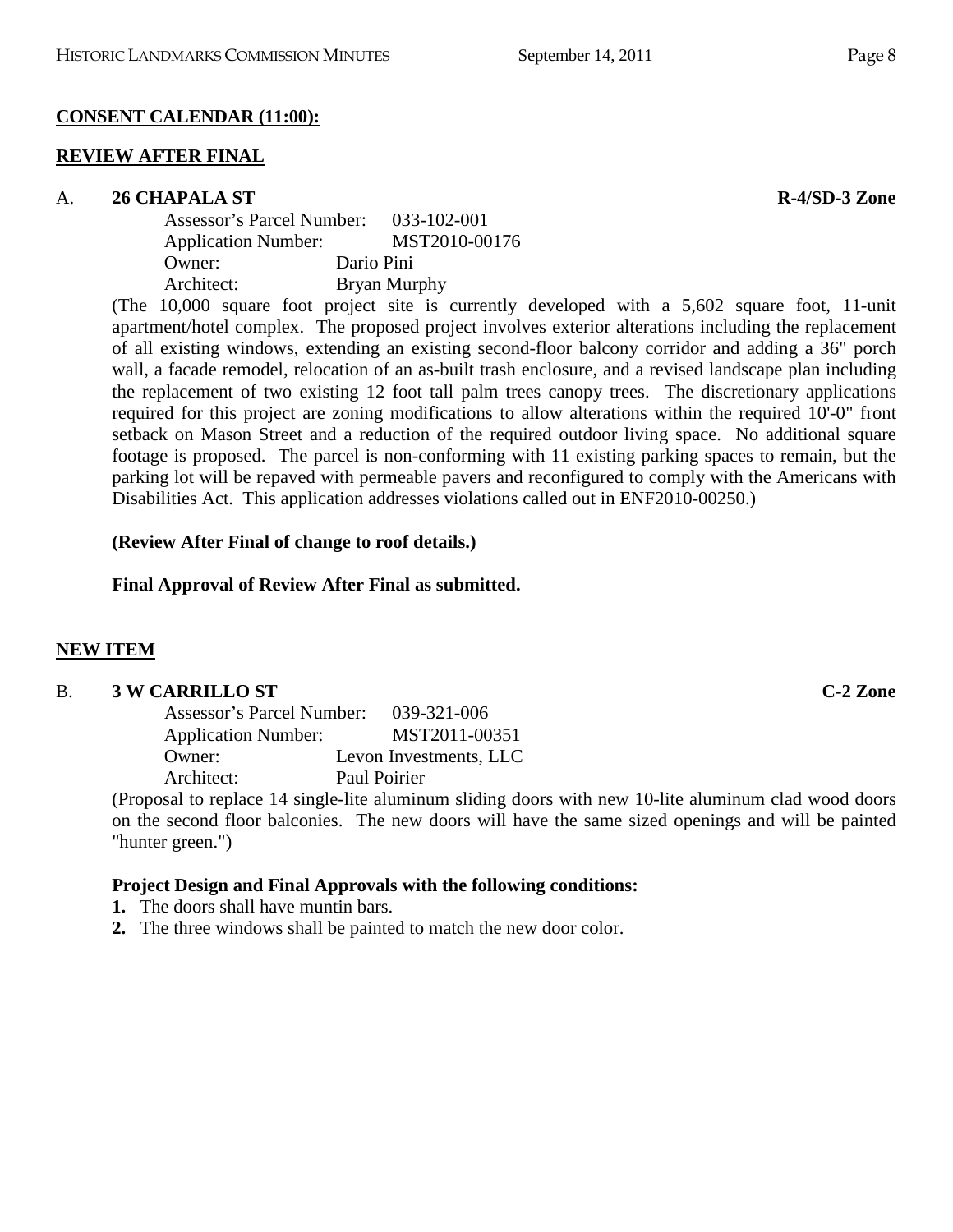# **REVIEW AFTER FINAL**

## C. **509 STATE ST C-M Zone**

Assessor's Parcel Number: 037-172-009 Application Number: MST2009-00290 Owner: Ray Mahboob Architect: Henry Lenny Designer: Michael De Rose Business Name: Cabana Restaurant

(Proposal to remove an existing storefront and recess the new storefront 15'-0" to create an outdoor dining area. This project will result in a credit of 375 square feet of Measure "E" floor area.)

## **(Review After Final of new hanging light fixture.)**

## **Final Approval of Review After Final as submitted.**

## **NEW ITEM**

## D. **525 STATE ST C-M Zone**

| <b>Assessor's Parcel Number:</b> | 037-172-002        |
|----------------------------------|--------------------|
| <b>Application Number:</b>       | MST2011-00349      |
| Owner:                           | John Lindgren      |
| Architect:                       | Van Rooy Design    |
| <b>Business Name:</b>            | My Sweet Pineapple |

(Proposal for exterior changes to an existing outdoor dining area including new paint colors, seating, lighting, and patio railing. New signage to be reviewed under a separate permit.)

## **Continued two weeks with the following comments:**

- **1.** Color palette and wrought iron needs to be more traditional and needs to comply with El Pueblo Viejo Design Guidelines.
- **2.** Submit an interior elevation of the new patio booth so the HLC can see what it will look like.
- **3.** Submit cut sheets of any new tables or chairs to be placed on the patio.
- **4.** Remove built-in booth from the public right-of-way.